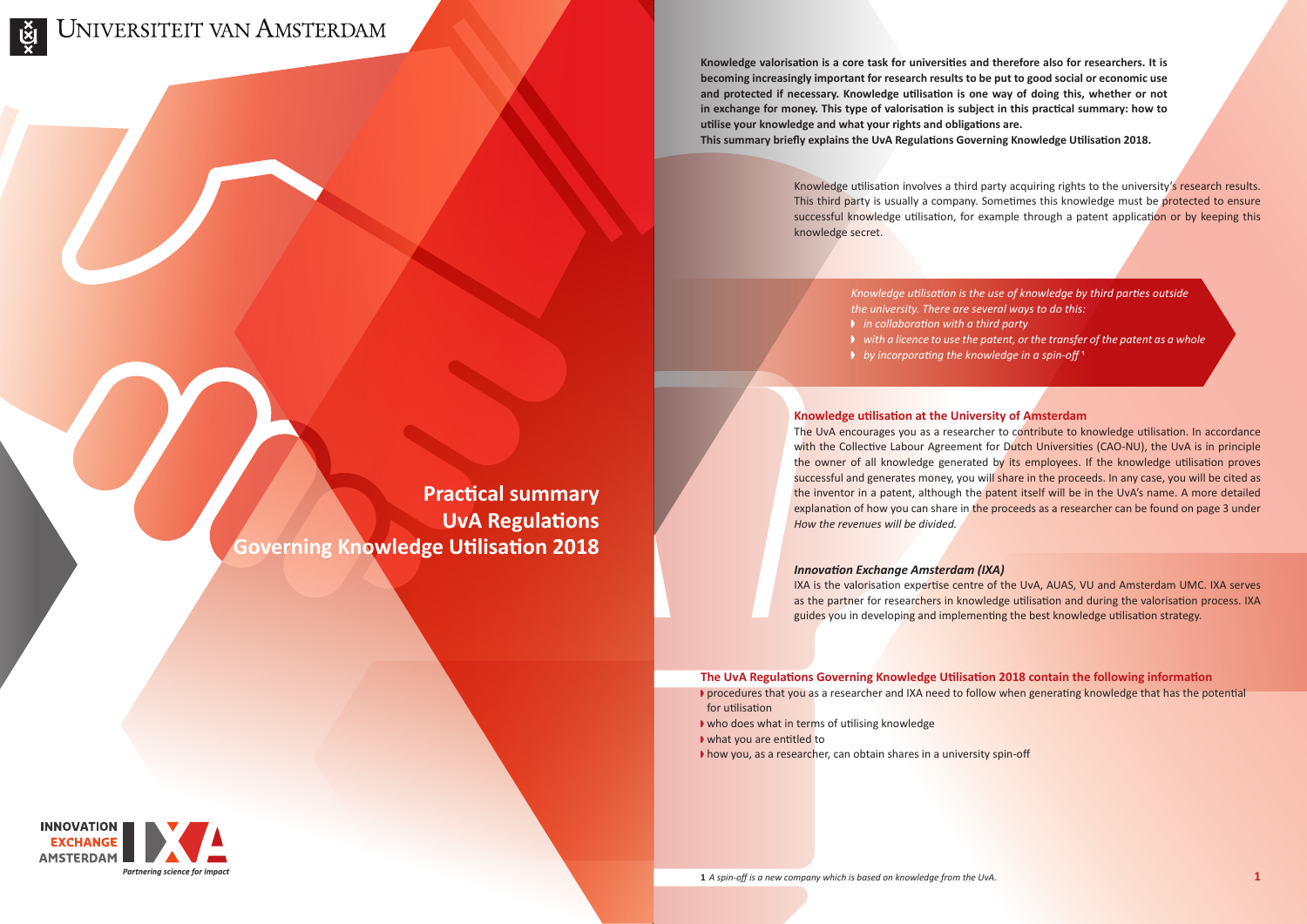*Knowledge and research results include, for example: biological materials, technical drawings, chips, websites, apps, questionnaires. These regulations do not apply to academic publications and books.*

- After your report, IXA will contact you and discuss with you the opportunities for protecting and utilising your knowledge.
- ▶ Together you will explore your options for utilisation.
- If the utilisation looks promising, IXA will work with you to draw up a business plan which you will then execute in close collaboration.
- If the knowledge needs to be protected with a patent application, IXA will pay for the costs of this from the UvA Patent Fund.
- 
- knowledge. In that case, you can protect and utilise the knowledge at your own expense, in consultation with IXA2.

# *The UvA Regulations Governing Knowledge Utilisation 2018 are for:*

researchers employed at the UvA

▶ UvA guest researchers and others for whom the regulations have been deemed applicable

# *The kinds of knowledge that the regulations apply to:*

- The net income will be divided as follows:
- 
- how it spends its portion.
- from research and protecting them.

*A business plan describes* I how the utilisation of the knowledge will take place If the areas of application in which the knowledge can be utilised  $\blacktriangleright$  a reasonable price for the right to exploit the knowledge

The regulations apply to knowledge and research results developed by researchers at the UvA that, in the opinion of IXA, are suitable for utilisation and that:

- $\blacktriangleright$  are protected by copyright, or
- $\triangleright$  can be protected by a patent or other intellectual property rights.
- Knowledge can also be protected simply by keeping it secret (e.g. a trade secret).

# **What to do if you have utilisable knowledge**

If you think you have generated utilisable knowledge, you should contact IXA as soon as possible. This is important: it is mandatory to report utilisable knowledge to IXA!

### *The process in brief*

If you wish to waive your claim (which sometimes happens) your share will go to the faculty in **Can you offer software developed at the UvA as open source?** The same of the source which the knowledge was generated and will be used for the benefit of new research.

- **1** You report the knowledge to IXA and otherwise keep it secret from others.
- **2** You provide IXA with all relevant information concerning the knowledge. If other researchers have contributed to the knowledge, you should also report this.
- **3** You help IXA in its efforts to protect and utilise the knowledge.
- **4** IXA helps you to record the knowledge using the Invention Disclosure Form (IDF).
- **5** IXA takes the initiative in submitting a patent application.

### **How IXA supports you as a researcher**

# **How the revenues will be divided**

### *Keeping knowledge secret*

You must keep the knowledge secret temporarily if this is necessary in order to be able to utilise it. This also applies if the UvA has reached agreement with a third party on keeping the knowledge secret. This may sometimes mean delaying publication of the knowledge until it has been protected by a patent, for example. This period of delay is initially 12 weeks; you make an agreement about this with IXA. In consultation with a third party, this period may be extended to a maximum of six months.

### *What is the net income?*

Net income is the gross income minus any costs, such as those incurred in protecting the knowledge (patent charges) or obtaining external advice. In the case of a spin-off, costs may be incurred for such things as accommodation or use of laboratories. Sometimes, the faculty will cover this kind of expenditure and will be refunded later from the income.

### *What if there is a net loss?*

In the event of net loss, the researcher pays nothing.

### *Is it possible to waive your claim to the net income?*

If you wish to make your software open source, you should first consult with IXA. This is only permitted if IXA determines that this is the most appropriate way.

### *Offer from a third party: then what?*

If a third party indicates an interest in your knowledge, and therefore that of the UvA, you should inform IXA of this. IXA will then discuss with you how a working relationship with this third party can be organised and established. **2** *If you would like to protect and utilise the knowledge yourself, you should make arrangements with IXA on funding it from your own* 

IXA will arrange the administration and organisation for the knowledge protection and licences. If utilisation does not seem likely to be economically viable, IXA may decide not to protect the

 $\blacktriangleright$  1/3 is for the researcher personally. If several researchers generated the knowledge, the researcher's portion will be divided among all those involved, up to a maximum of  $\epsilon$  2.5 million. In both cases, a maximum of  $\epsilon$  1 million per researcher applies. Depending on how the payment is made, you will have to pay (income) tax and social security premiums on your income. ▶ 1/3 is for the faculty in which the knowledge was generated. It is up to the faculty to determine

▶ 1/3 goes to UvA as a whole to be used for knowledge valorisation, encouraging innovative ideas